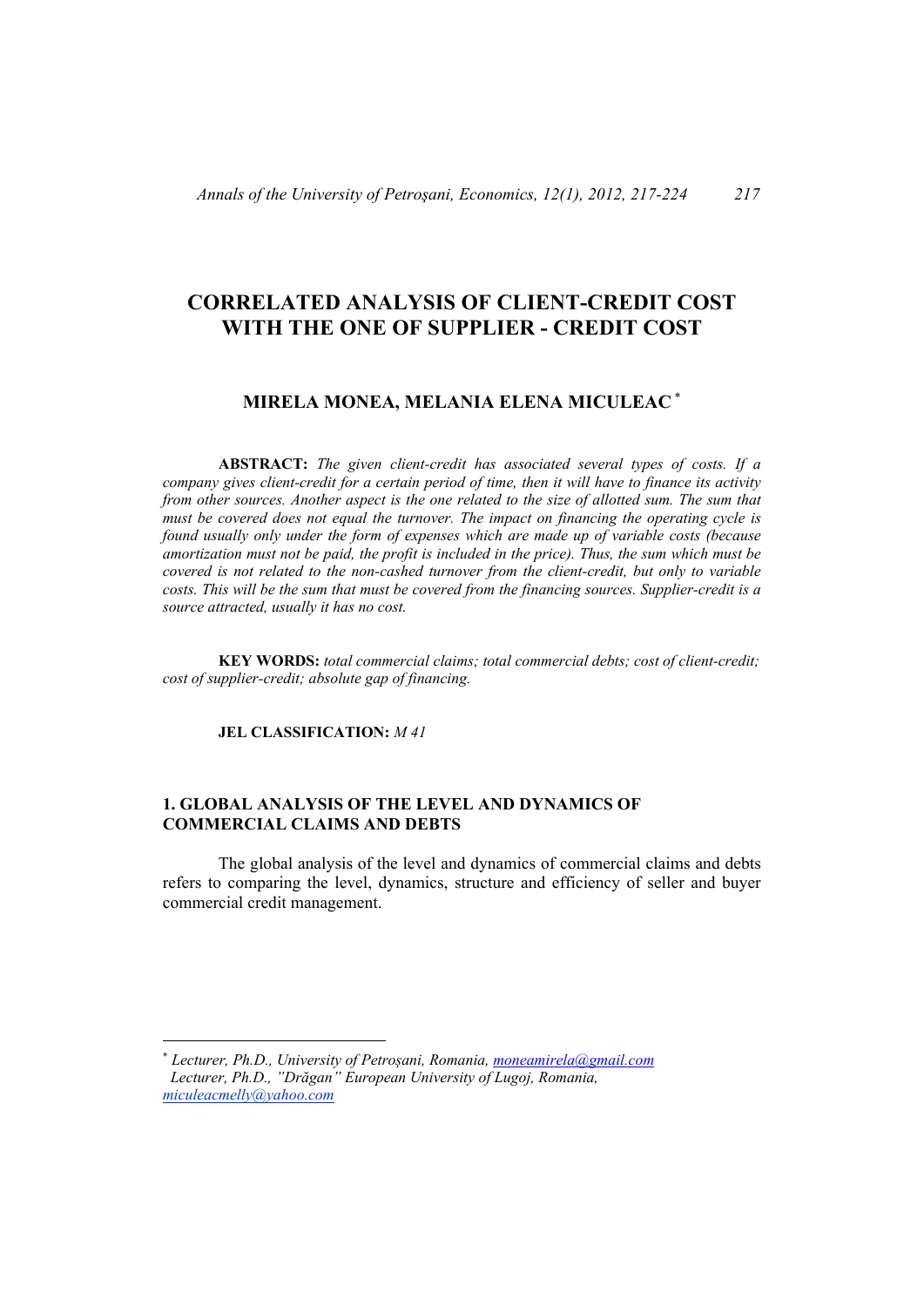#### **1.1. Global analysis of commercial credits' level**

The goal is to identify the company's position and the impact in absolute values on the financial resources management.

Total commercial claims  $(Cr_{com})$  are made up of:

- claims to clients (CI), for the exchange value of sold goods (given seller credit);
- claims to suppliers (Afz), for advance money paid (given buyer credit). Total commercial debts  $(D_{com})$  are made up of:
- debts to suppliers (Fz), for the delivered goods (received seller credit);
- debts to clients (Acl), for the received advance money (received buyer credit).

The difference between the level of commercial claims and commercial debts represents a surplus of financial resources or an additional necessary to be financed of the operational cycle, named absolute gap of financing:

$$
FEcom=Crcom-Dcom=(CI + Afz) - (Fz + AcI) = (CI - Fz) + (Afz - AcI) =
$$

$$
= FEcv + FEcc = FECI + FEFz (1)
$$

where:

 $FE<sub>com</sub>$  – additional necessary to be financed or surplus of financial resources  $FE_{cv}$  – from seller commercial credits (received and given)  $FE<sub>cc</sub>$  - from buyer commercial credits (received and given)

 $FE<sub>CI</sub>$  - from relations of commercial credit with clients

 $FE_{Fz}$  - from relations of commercial credit with suppliers

If:

- a)  $Cr<sub>com</sub>>D<sub>com</sub>$ , that is FEcom > 0, a surplus of necessary to be financed results from the management of commercial credits, which requires financial resources to cover them;
- b) Cr<sub>com</sub> < $D_{com}$ , that is FEcom < 0, a surplus of financial resources results from the management of commercial credits, which can be used to finance other activities;
- c) Cr<sub>com</sub>=D<sub>com</sub>, that is FEcom = 0, the additional necessary to be financed is null.

#### **1.2. Global analysis of commercial credits' dynamics**

The change in the value of absolute financing gap from commercial credits can be explained on the basis of the change in all implied categories. The evolution of constitutive elements in one way or another will determine the indicator's evolution.

$$
\Delta FE_{com} = \Delta Cr_{com} - \Delta D_{com} = (\Delta CI + \Delta Afz) - (\Delta Fz + \Delta Ac) =
$$
  
= (\Delta CI - \Delta Fz) + (\Delta Afz - \Delta Ac) = \Delta FE\_{cv} + \Delta FE\_{cc} (2)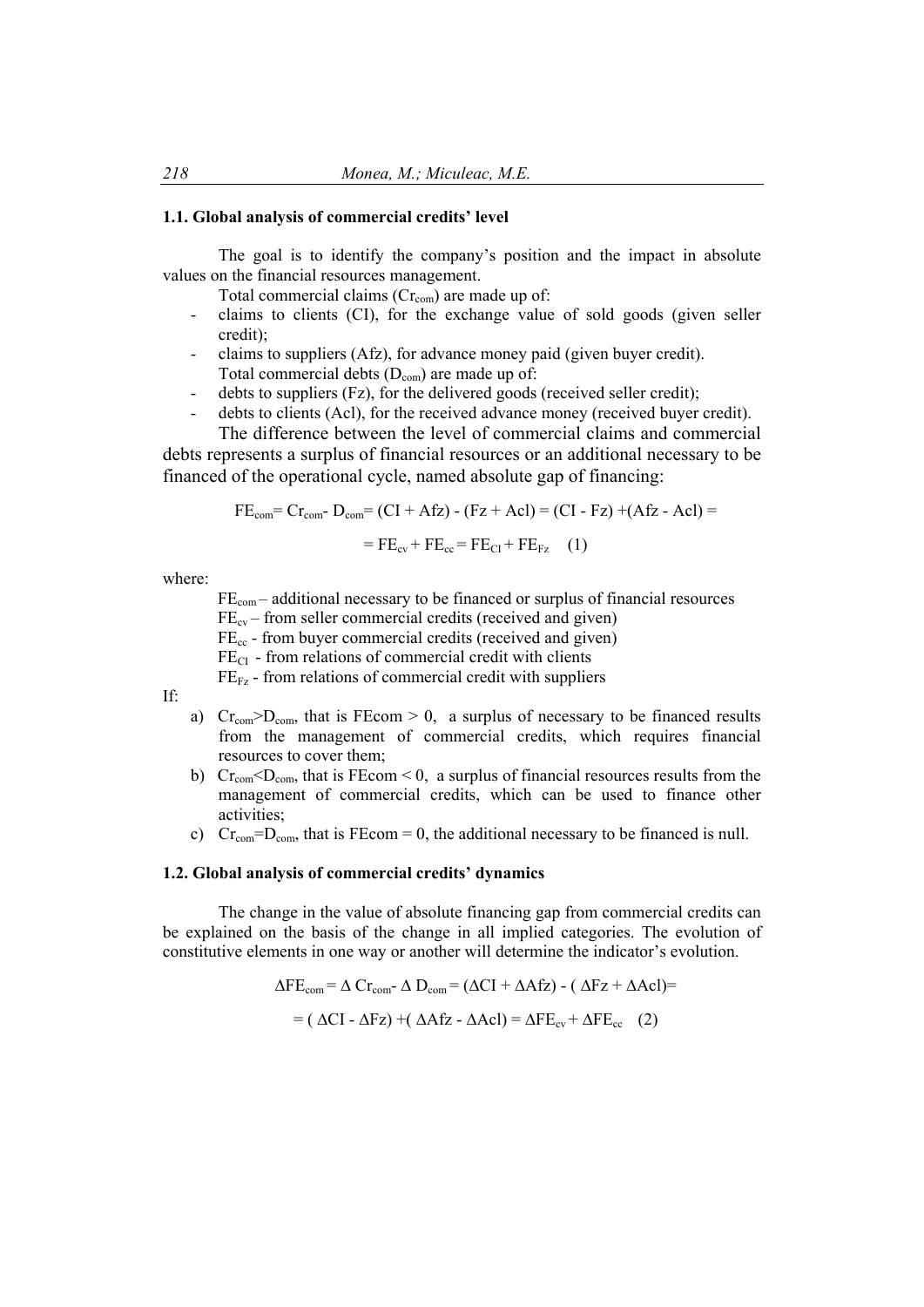# **2. GLOBAL ANALYSIS OF COMMERCIAL CREDIT STRUCTURE**

Three structures can be observed:

- a) two different:
- structure of commercial claims on components (client-credit and advance money to suppliers)
- structure of commercial debts on components (supplier-credit and advance money received from clients).
- b) a correlated structure, of surplus or additional necessary of financial resources on components:
- on the type of commercial credits (buyer and seller);
- on stakeholders (clients and suppliers).

The evolution in one way or another of the value and dynamics of constitutive elements determines the change in the structure of the analyzed phenomenon, which is compared depending on the company's commercial policies. ( Kyerboach & Coleman, 2007)

## **3. CORRELATED ANALYSIS OF COMMERCIAL CREDITS' DURATION**

It can be observed on several ways:

- a) on types of credits:
- seller credit (client-credit duration with supplier-credit duration);
- buyer credit (average duration of advance money received from clients with advance money given to suppliers).
- b) on stakeholders:
- on clients:
- on suppliers.

A special importance has the comparison in days of client-credit  $(dz_{\text{Cl}})$  with the duration in days of supplier-credit  $(dz_{Fz})$ , having an important impact on the company's liquidity.

- a) if  $dz_{C1} > dz_{Fz}$ , that is the duration in days of client-credit is longer than the duration in days of supplier-credit, then at the company's level a deficit of financial resources is created, shown in the increase of the necessary in working assets of the operation, with unfavorable impact on the operation treasury;
- b) if  $dz_C \leq dz_{Fz}$ , that is the duration in days of client-credit is shorter than the duration in days of supplier-credit, then at the company's level a surplus of financial resources is created, shown in the decrease of the necessary of working assets of the operation, with favorable impact on the operation treasury. (Miculeac & Monea, 2011, p. 185)

In the second case, it is possible not to register an absolute surplus of liquidity, because:

- the duration of client-credit is: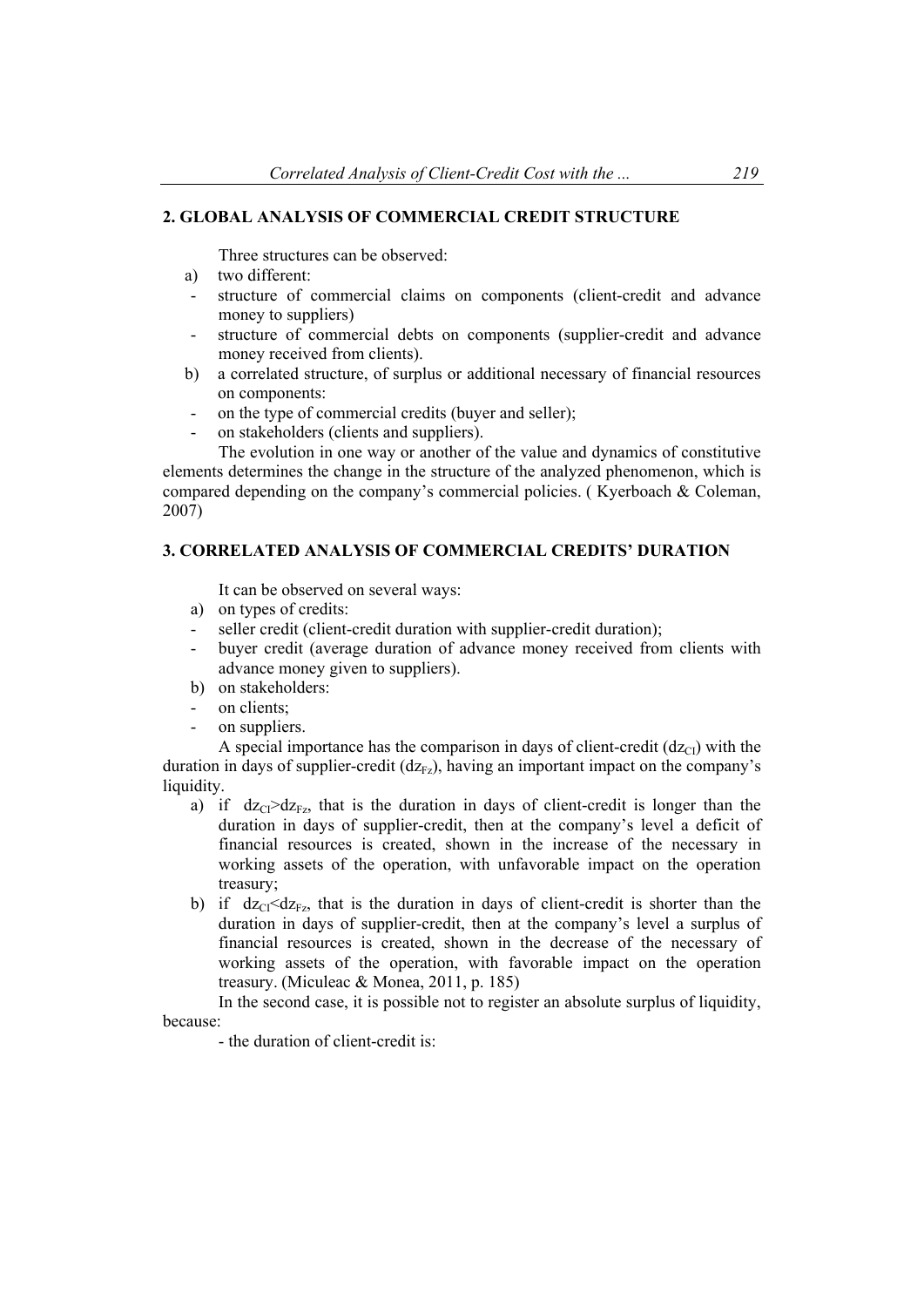$$
dz_{CI} = \frac{CI_t}{Ca_t}T
$$
 (3),

- and the duration of supplier–credit is:

$$
dz_{Fz} = \frac{Fz_t}{Cf\overline{z}_t}T\tag{4}
$$

In order not to register an absolute deficit of liquidity, at least the following relation must take place:

$$
\frac{CI_t}{Ca_t}T \le \frac{Fz_t}{Cf\overline{z}_t}T \quad (5)
$$

If there is equality, the liquidity is null.

$$
\frac{CI_t}{Ca_t}T = \frac{Fz_t}{Ca_t}T \Leftrightarrow \frac{CI_t}{Ca_t}T = \frac{Cfz_t}{Ca_t} \cdot \frac{Fz_t}{Cfz_t}T \Leftrightarrow \frac{CI_t}{Ca_t}T =
$$

$$
=\frac{Che_t}{Ca_t} \cdot \frac{Cfz_t}{Che_t} \cdot \frac{Fz_t}{Cfz_t} T \Leftrightarrow dz_{CI} = S_e \cdot g_{fe} \cdot dz_{Fz} \tag{6}
$$

$$
dz_{CI} \le S_e \cdot g_{fe} \cdot dz_{Fz} \tag{7}
$$

that is

$$
\frac{dzCI}{dzFz} \le \frac{Cfz}{Ca} \Leftrightarrow \frac{Ca}{Cfz} \le \frac{dzFz}{dzCI} \quad (8)
$$

that is

$$
dzFz \ge dzCI \cdot \frac{Ca}{Cfz} \quad (9)
$$

where:

 $(Fzt/Cat)T$  – average duration to cover the debts to suppliers from the turnover;

Se – surety indicator for operation, expenses from operation made to get 1 lei of turnover;

gfe – quantity of expenses with acquisitions from suppliers in the operation ones;

Cfz/Ca – may be interpreted as a surety ratio (liquidity threshold), although it represents the quantity of expenses with acquisitions from suppliers in the turnover.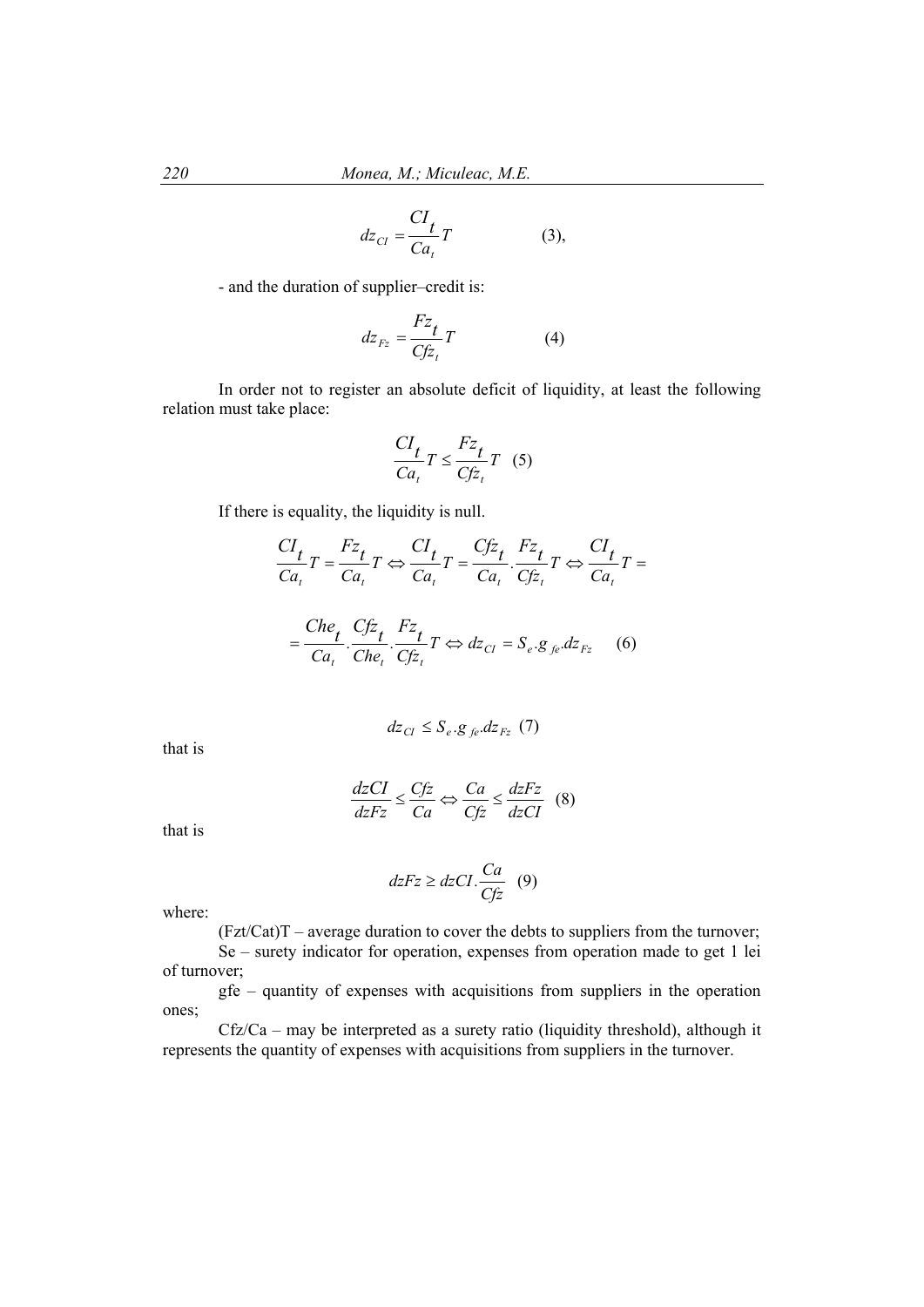This means that if  $dz_{CI} < dz_{Fz}$ , there does not necessarily appear an absolute surplus of liquidity, as long as the duration in days of suppliers does not exceed the equality.

Thus, when evaluating the liquidity evolution as a result of gaps between commercial credits, there appear other factors of influence like the efficiency of the operation activity (measured through the level of operating expenses necessary to get 1 lei of turnover) and its specific measured as quantity of expenses with acquisitions from suppliers in the total of operating expenses. ( Emery et al., 2004)

The main impact of the change in the duration of seller credit rotations has as a direct effect on the change in the necessary of working assets of the operation, having a favorable or unfavorable impact on the company's treasury. (Wood`s & Sangster, 2008)

The change of the two average durations is reflected as it follows: 1) The change in the necessary of working assets of the operation, on the basis of the change in the average duration of receipts from clients and on the basis of the change in the average duration of payments to suppliers:

 $\triangle NFRE_{(AdzCI, AdzFz)} = [Ca_1(dz_{CII} - dz_{CI0})/T] - [Cfz_1(dz_{Fz1} - dz_{Fz0})/T]$  (10)

a) The change in the necessary to be financed of the operating cycle, on the basis of the change in the average duration of receipts from clients:

$$
\Delta \text{NFCE}_{(AdzCI)} = [Ca_1(dz_{CI1} - dz_{CI0})/T] \quad (11)
$$

b) The change in the financing resources of the operating cycle, on the basis of the change in average duration of payments to suppliers:

$$
\Delta S FCE_{(AdzFz)} = [Cf_{Z1}(dz_{Fz1} - dz_{Fz0})/T] (12)
$$

2) The change in the net treasury, on the basis of change in the average duration of receipts from clients and on the basis of the change in the average duration of payments to suppliers:

$$
\Delta TN_{(AdzCI, AdzFz)} = [Cf_{Z1}(dz_{Fz1} - dz_{Fz0})/T] - [Ca_{1}(dz_{CI1} - dz_{CI0})/T] \quad (13)
$$

### **4. CORRELATED ANALYSIS OF COMPARATIVE COSTS**

### **4.1. Cost of client-credit**

The cost sources for the client-credit depend on the financing source used to cover this deficit:

a) If the necessary to be financed related to the client-credit is covered from the working assets, then:

if the working assets are made up of own capitals, the average cost of own capitals is used;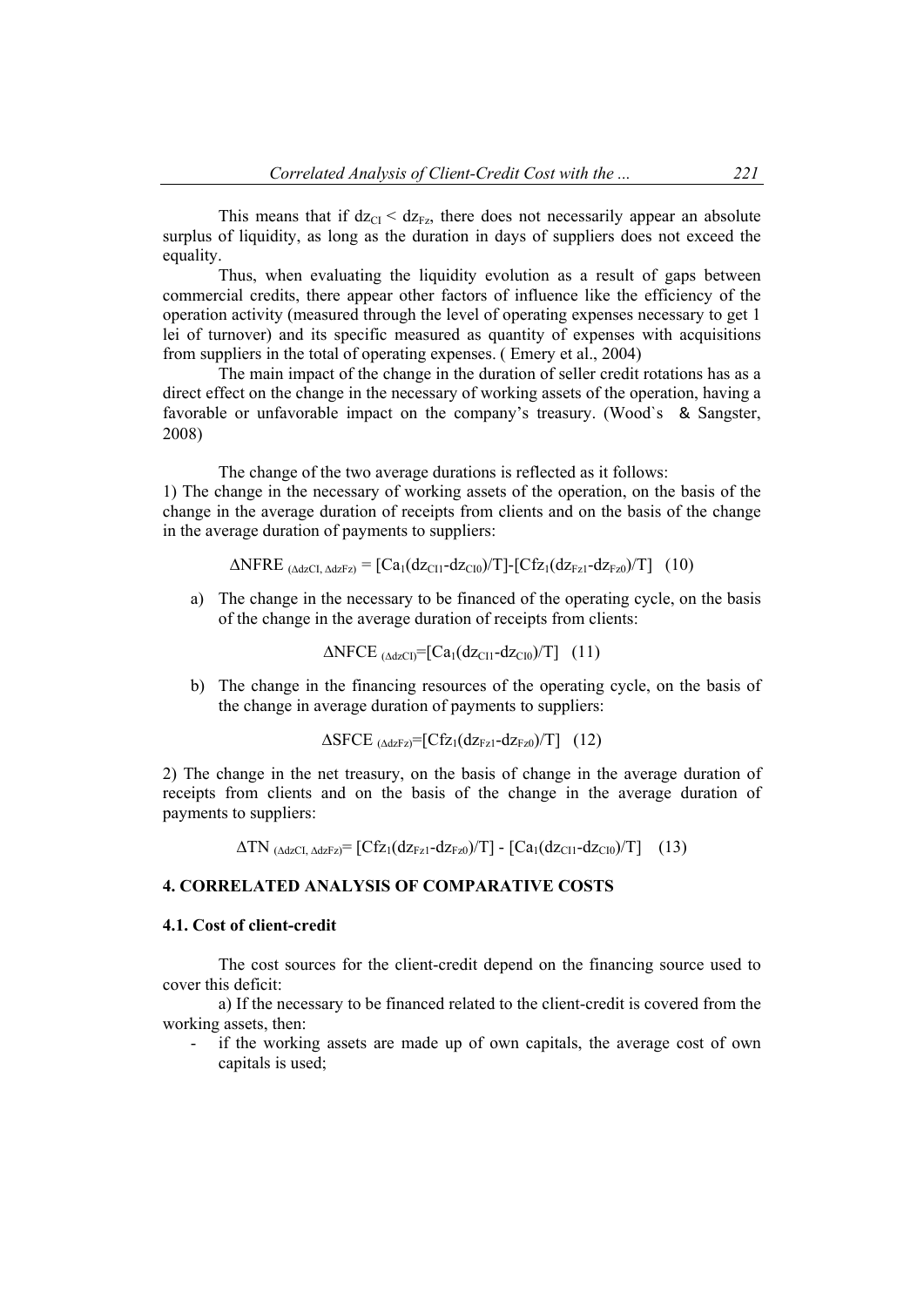- if the working assets are made up of own capitals and medium and long-term debts, the average cost of permanent capitals is used;

b) If the necessary to be financed related to the client-credit is covered from debts to suppliers, then:

- if the company does not benefit of reductions to pay its debts in a shorter time, the source has no cost;
- if the company benefits of reductions to pay its debts in a shorter time, the source has a cost;

c) If the necessary to be financed related to the client-credit is covered by short-term bank credits, then their real cost is used (different of interest).

d) If the necessary to be financed related to the client-credit is covered by all sources, then depending on their contribution, the weighted average cost of resources is used.

Another aspect is the one related to the size of allotted sum. The sum that must be covered does not equal the turnover. (Van Horne & Wachowicz, 2005)

The impact on financing the operating cycle is found usually only under the form of expenses which are made up of variable costs (because amortization must not be paid, the profit is included in the price). Thus, the sum which must be covered is not related to the non-cashed turnover from the client-credit, but only to variable costs. This will be the sum that must be covered from the financing sources.

Thus, the total cost of the monetary unit of client-credit can be evaluated as it follows:

$$
K_{CI} = dz_{CI} \cdot \overline{Ca_z}.rev \cdot \overline{k_K} = \frac{CI}{Ca}T \cdot \frac{Ca}{T} \cdot \frac{C_v}{Ca} \cdot \frac{C_{Sf}}{Cv_{Sf}} \tag{14}
$$

where :

$$
\overline{Ca_z} = \frac{Ca}{T}
$$
 - average daily turnover;  
\n
$$
rcv = \frac{Cv}{Ca}
$$
 - variable expenses ratio  
\n
$$
\overline{k_K} = \frac{C_{Sf}}{Cv_{Sf}}
$$
 - cost of financing source

The cost of client-credit is obtained by reporting the absolute value of the cost at the absolute level of the balance from clients:

$$
\overline{k_{CI}} = \frac{k_{CI}}{CI} \quad (15)
$$

 There is also a cost related to the change in the commercial credit policy, even if this fact result of lack of liquidness: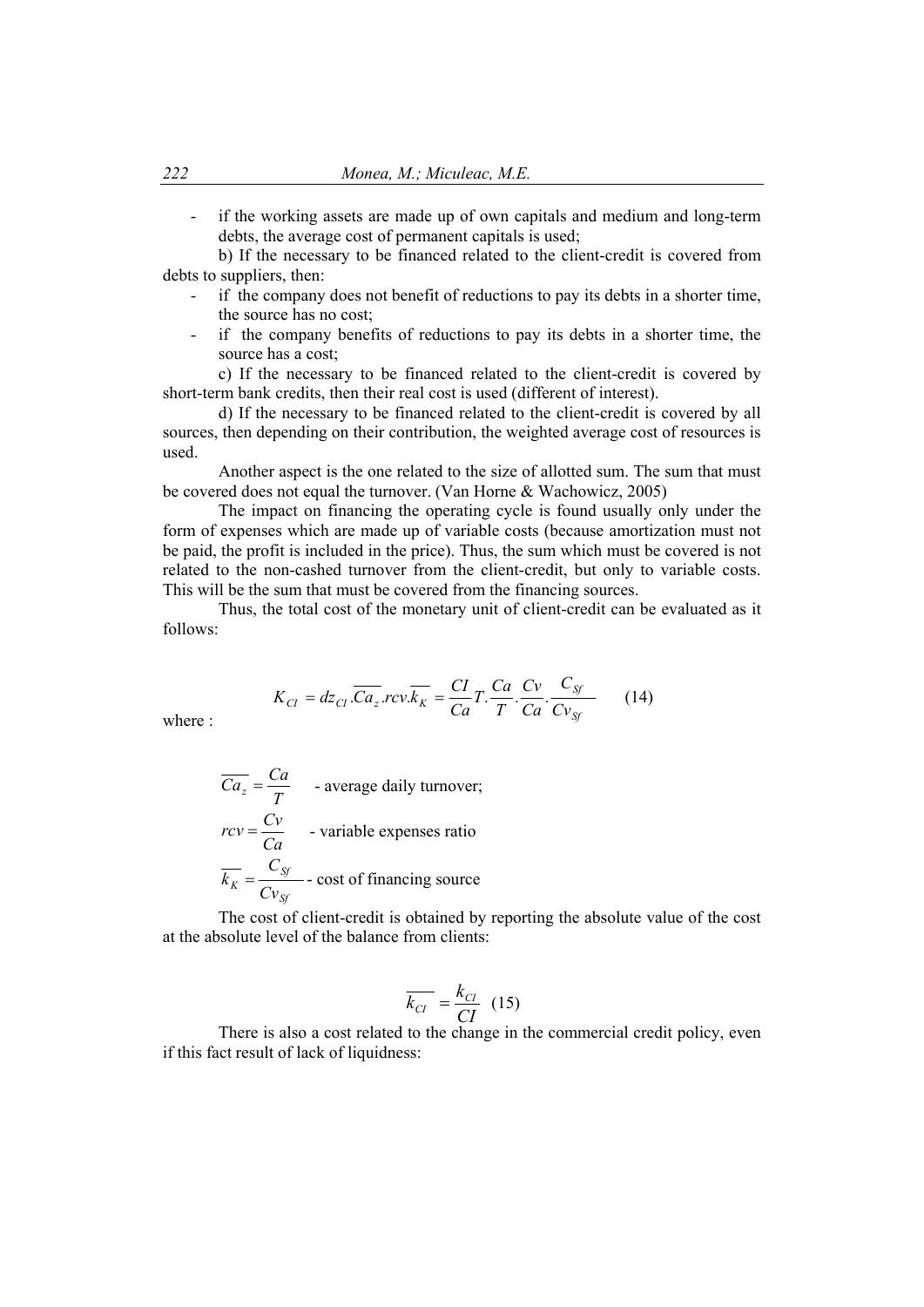$$
K_{op} = \frac{Ca_0}{T} \cdot (Adz_{CI}) \cdot (1 - rcv) \cdot \overline{k_K} \qquad (16)
$$

#### **4.2. Cost of supplier-credit**

Supplier-credit is a source attracted, usually it has no cost. This thing is valid only if the company does not benefit of reductions to pay its debts to suppliers in a shorter time.

But if the supplier gives reduction for the payment of the acquired goods in a shorter time, the source bears a cost, and this average cost is given by:

$$
\overline{k_{dzFz}} = (\frac{d_{Cfz\%}}{100\% - d_{Cfz\%}}) \cdot (\frac{T}{dz_{Fz} - d_{Fzd}}) = \frac{Cfz - Cfzd}{Cfzd} \cdot (\frac{T}{Adz_{Fz}})
$$
(17)

where:

dCfz% - percentage discount, relative reduction of expenses with the supplier, as result of the fact that the debt will be paid sooner;

dzFz - average duration of payment within which it does not benefit of discount;

dzFzd - average duration of payment within which it benefits of discount; dzFz>dzFzd

### **5. CONCLUSIONS**

In the last part of the article we have compared the cost of client - credit to the cost of possible financing sources and we have reached the following conclusions:

If the average cost of the working assets and of bank credits is higher than the one of the supplier-credit, there are the following situations:

a) if  $k_{\text{dzC1}} > k_{\text{dzEx}}$ , then the coverage of the client-credit from the supplier-credit is efficient, because a reduction of financial resources cost would be created;

b) if  $k_{dzCI} = k_{dzEx}$ , then the financing of supplier-credit from the client-credit is indifferent;

c) if  $k_{dzCI} < k_{dzFz}$ , then the coverage of the client-credit from the supplier-credit is not efficient, because an increase of financial resource cost would be created.

If the average cost of the working assets is lower than the one of bank credits and lower than the one of the supplier-credit, there are the following situations:

a) if  $k_{\text{dzCI}} > k_{\text{FR}}$ , then the coverage of the client-credit from the working assets is efficient, because a reduction of financial resources cost would be created;

b) if  $k_{\text{dzCI}} = k_{\text{FR}}$ , then the financing of supplier-credit from the working assets is indifferent;

c) if  $k_{dzCI} < k_{FR}$ , then the coverage of the client-credit from the working assets is not efficient, because an increase of financial resources cost would be created;